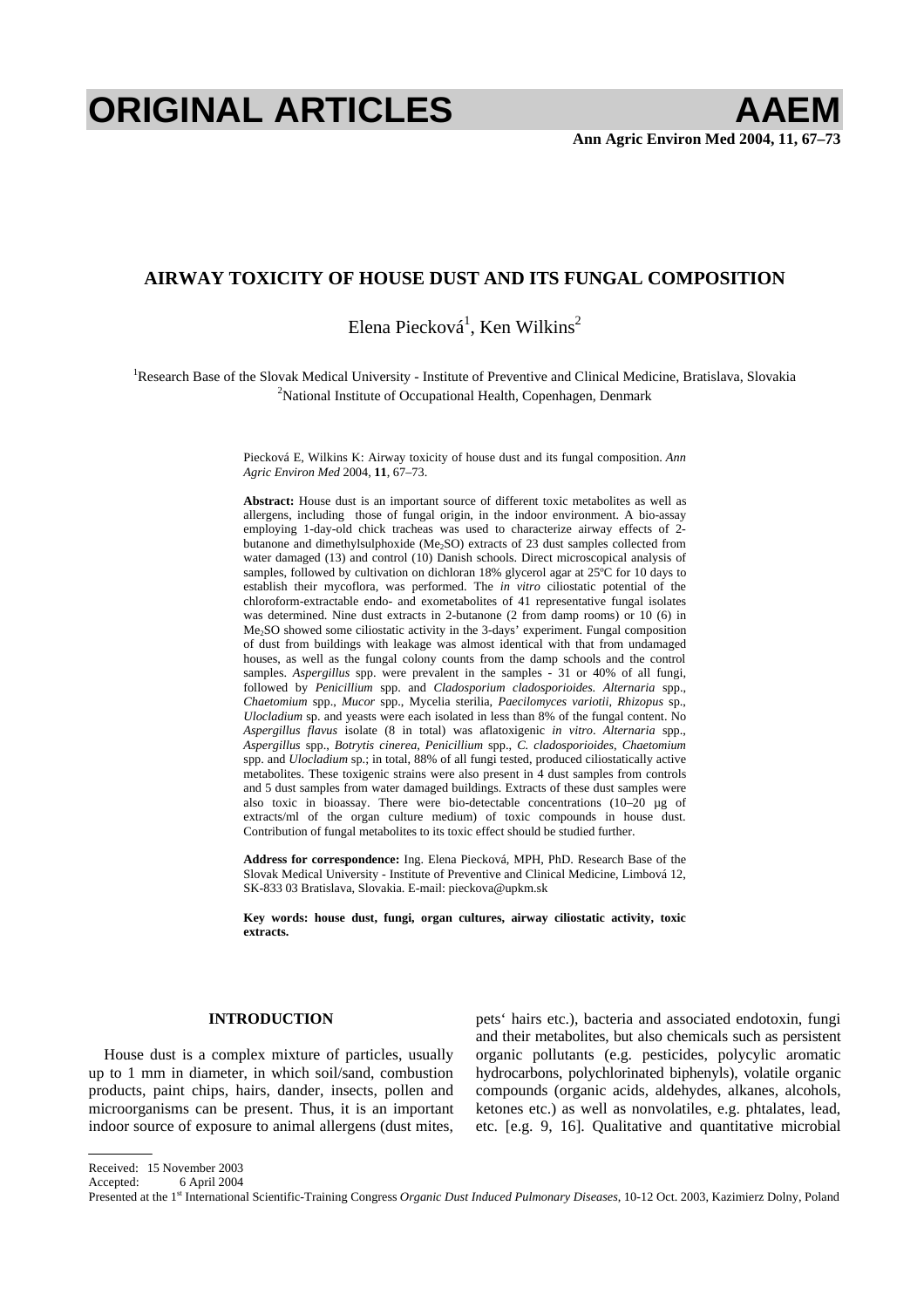content of house dust samples has already been studied extensively. Regarding fungi in house dust, they reflect the mycobiota found in indoor air - alternariae, aspergilli, cladosporia, fusaria, penicillia, *Rhodotorula* sp., *Trichoderma* sp., *Wallemia* sp. [13], although, some others (*Aureobasidium* sp., ulocladia, yeasts, etc.) were isolated more frequently from dust than indoor air. House dust is composed mostly of organic material (82%), in contrast to outdoor dust that contains only 18% of organic matter, and has a nearly optimal pH for microbial growth. House dust provides sufficient nutrients, though carbon-limited, for initial growth of xerophilic fungi (eurotia, some aspergilli) even at 75–76% air relative humidity (RH) [8]. At 84–98% RH, i.e. 10% of the moisture content in the dust, the fast growth of primary fungal colonizers (aspergilli and penicillia) is supported within 3–11 days and tertiary colonizers (fusaria, yeasts) appear [9]. Fungi growing in house dust can produce a wide spectrum of volatiles - some of them perhaps species-specific, as well as mycotoxins in their metabolism [4, 11]. Fungally contaminated house dust also represents a suitable environment for fungivorous mites that are also dependent on higher humidity levels [3]. Exposure to allergens and chemicals in the home environment is an important risk factor to develop and/or exacerbate respiratory disorders, especially in allergic people and children. It has been stated that the risk to infants from pollutants in dust may be 40-times higher than in adults [16].

The aim of this study was to characterize the potential airway toxic effect of house dust, and of its mycoflora in particular, with a bioassay employing organ cultures of 1 day old chick tracheas.

## **MATERIALS AND METHODS**

**House dust.** In total, 23 surface dust samples were collected in water damaged (13) and control (10) Danish schools (class rooms, offices, club and day care room, storage room) with a vacuum cleaner fitted with a special attachment (Vacumark mouthpiece, Bach-Petersen aps, Bjerringbro, Denmark). Coarse material was sieved away through sieves DIN 6 (pores 1.25 mm). The obtained fine dust samples (50–100 mg) were stored in new zip-sealed plastic bags at 4ºC prior their extractions and mycological analysis [6].

**Dust mycobiota.** First, direct microscopical analysis of all samples was performed (magnification 400×; Olympus BX50 by Olympus Optical Co., Ltd., Tokyo, Japan). Next, viable fungal content of dust was analysed by the dilution plate method in sterile saline with 0.5% Tween 80 using dichloran 18% glycerol agar (DG18) (Hi Media Laboratories Pvt. Ltd., Bombay, India) - a low water activity medium with emphasis on enumeration of indoor fungi [18] and cultivation at 25ºC for 8 days. Three agar plates were used for each sample. Every mould isolate was identified according to its macro- and micromorphology, and average total fungal counts were expressed in colony forming units (cfu) per g of dust.

The isolates of *Aspergillus flavus* were tested for ability to produce aflatoxin B1 *in vitro* on the liquid medium with 20% sucrose and 2% yeast extract at 25ºC after 14 days, as described in [1].

**Dust extracts.** Dust samples (20 mg) were twice extracted by 5 ml of 2-butanone (Sigma-Aldrich Chemie GmbH, Steinheim, Germany) or dimethylsulphoxide (Me<sub>2</sub>SO; Polysciences, Inc., Warrington, PA, USA) - both analytical grade, followed by vortexing for 5 min (MS2 Minishaker, IKA Works, Inc., Wilmington, NC, USA). The extracts were removed, pooled and evaporated to dryness under vacuum (Büchi 461 Water Bath, Büchi RE 121 Rotavapor, Flawil, Switzerland). The weighed residues were reextracted with Me<sub>2</sub>SO with a ratio of dust/solvent, 1mg/ml and stored in a medicine flask with a teflon plug at 4ºC.

**Fungal metabolites.** Forty-one representative fungal isolates were tested for the production of potentially toxic metabolites [14]. Moulds were grown on the liquid medium containing 2% of yeast extract and 10% of sucrose at 25ºC for 10 days.

Two types of chloroform extracts were used in the experiments:

1) Chloroform extracts of cultivation medium (exometabolites): After filtration of the biomass, the medium was extracted twice, the pooled extracts dried with anhydrous  $Na<sub>2</sub>SO<sub>4</sub>$  and concentrated *in vacuo* to dryness (Büchi Water Bath and Rotavapor).

2) Chloroform extracts of biomass (endometabolites): Biomass filter cakes were also extracted twice in a blender (Stomacher Lab-Blender 400, Seward Medical UAC House, London, England) for 10 min. and the dry extracts were obtained, as mentioned above. All residues were reextracted with Me<sub>2</sub>SO as above.

**Toxicity** *in vitro***.** The ciliostatic potential of dust extracts and of fungal chloroform-extractable exo- and endometabolites was determined by bioassay employing chicken tracheal organ cultures [7, 10]. Their toxic effects were compared with the effect of a mycotoxin sterigmatocystin (Sigma Chemical Co., St. Louis, MO, USA). 20  $\mu$ g extract or mycotoxin in Me<sub>2</sub>SO per 1 ml were added to 1-day-old chicken trachea slices (0.1 mm) in culture medium (minimal essential medium according to Eagle with Earl's salts - E-MEM - Institute for Sera and Vaccines, Prague, Czech Republic - with 1% of 3% glutamine,  $2.5\%$  of  $7.5\%$  NaHCO<sub>3</sub> with phenol red -Institute for Sera and Vaccines, 10% of bovine fetal serum, 100  $\mu$ g streptomycin and 100 U penicillin). Reference media were prepared with  $1\%$  Me<sub>2</sub>SO instead of extracts and blank with pure rich medium. The organ models were incubated at  $37^{\circ}$ C and  $5\%$  CO<sub>2</sub>. Ciliar movement was checked on 5–7 tracheal rings microscopically (magnification 250×; Olympus BX50) after 0, 1, 2 and 3 days. The assays were carried out in triplicate.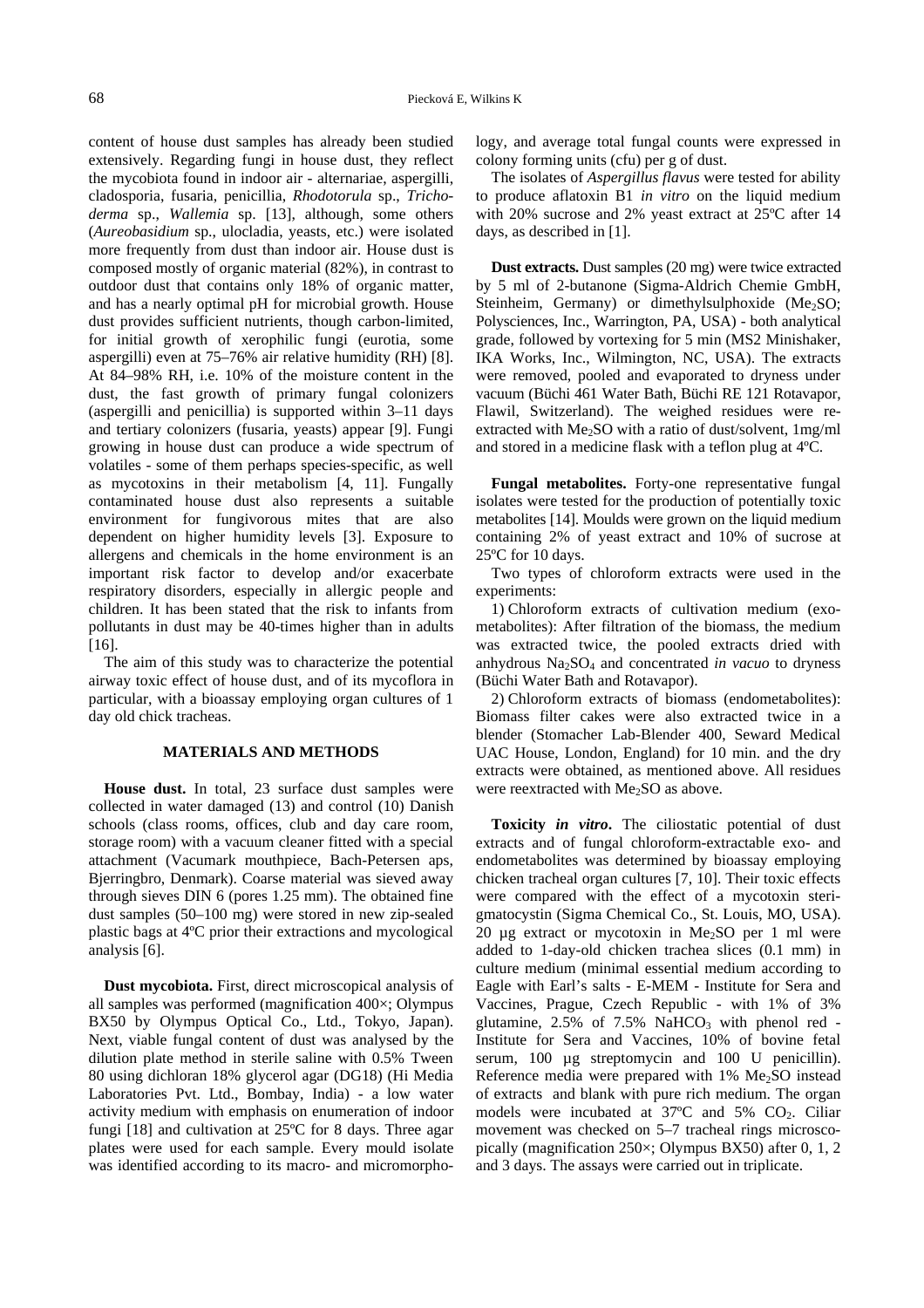| <b>Table 1.</b> Mycological analysis of house dust. |  |  |
|-----------------------------------------------------|--|--|
|                                                     |  |  |

| Sample origin   |   | Direct microscopy                                                                               | Viable fungal<br>counts<br>(cfu/g) | Fungal composition                                                                                                                                                                                         |
|-----------------|---|-------------------------------------------------------------------------------------------------|------------------------------------|------------------------------------------------------------------------------------------------------------------------------------------------------------------------------------------------------------|
| 1 - class room  | P | melanized hyphal fragments, alternaria- and<br>cladosporium-type macroconidia                   | 296                                | Mycelia sterilia, <i>Penicillium</i> sp., yeasts                                                                                                                                                           |
| 4 - office      | P | melanized hyphal fragments, alternaria-type<br>macroconidium                                    | 387                                | Aspergillus ustus, Botrytis cinerea, Mucor sp.,<br>Penicillium sp., yeasts                                                                                                                                 |
| $5 - club$      | P | melanized hyphal fragments and microconidium,<br>alternaria- and cladosporium-type macroconidia | 387                                | A. niger gr., A. ustus, Chaetomium globosum,<br>Penicillium sp.                                                                                                                                            |
| 6 - day care    | P | melanized hyphal fragments, alternaria- and<br>cladosporium-type macroconidia                   | 608                                | A. ustus, Cladosporium cladosporioides,<br>Paecilomyces variotii, Penicillium sp., Rhizopus sp.                                                                                                            |
| 7 - class room  | P | melanized hyphal fragment, cladosporium-type<br>macroconidium                                   | 762                                | A. glaucus gr., <i>Ch. globosum</i> , C. cladosporioides,<br>P. variotii, Penicillium sp.                                                                                                                  |
| 8 - class room  | P | no fungal particles                                                                             | 279                                | Chaetomium sp., Ch. globosum, C.<br>cladosporioides, Penicillium sp.                                                                                                                                       |
| 9 - class room  | P | no fungal particles                                                                             | 904                                | A. flavus, A. niger gr., A. ochraceus, C.<br>cladosporioides, Mucor sp., Penicillium sp., yeasts                                                                                                           |
| 10 - class room | P | melanized hyphal fragments, alternaria-type<br>macroconidia                                     | 904                                | Alternaria sp., A. flavus, A. niger gr., A. ochraceus,<br>C. cladosporioides, Mucor sp., M. spinosus,<br>Penicillium sp., yeasts                                                                           |
| 11 - class room | P | alternaria- and cladosporium-type macroconidia                                                  | 608                                | Alternaria sp., A. flavus, A. niger gr., A. ochraceus,<br>A. versicolor, Penicillium sp., Rhizopus sp.                                                                                                     |
| 12 - class room | P | melanized hyphal fragments, alternaria- and<br>cladosporium-type macroconidia                   | 637                                | A. niger gr., A. ochraceus, A. ustus, C.<br>cladosporioides, Penicillium sp., Rhizopus sp.                                                                                                                 |
| 13 - class room | P | cladosporium-type macroconidia, aspergillus-type<br>fruit body                                  | 835                                | A. glaucus gr., A. niger gr., A. ochraceus, A. ustus<br>(2x), C. cladosporioides, mycelia sterilia,<br>Penicillium sp.                                                                                     |
| 14 - class room | P | alternaria- and drechslera-type macroconidia                                                    | 671                                | Alternaria sp., A. niger gr., A. ochraceus, Mucor<br>sp., Penicillium sp.                                                                                                                                  |
| 15 - storage    | P | no fungal particles                                                                             | 722                                | A. glaucus gr., A. niger gr., mycelia sterilia,<br>Penicillium sp. $(2\times)$ , Rhizopus sp., Ulocladium sp.<br>$(2\times)$                                                                               |
| 2 - library     | C | melanized hyphal fragment, alternaria-type<br>macroconidia                                      | 455                                | C. cladosporioides, mycelia sterilia, Penicillium<br>sp., Rhizopus sp., yeasts                                                                                                                             |
| 3 - office      | C | ulocladium-type macroconidia                                                                    | 1040                               | A. flavus, A. fumigatus, A. glaucus gr., A. nidulans<br>gr., A. niger gr., B. cinerea, C. cladosporioides<br>$(2\times)$ , Chaetomium globosum., mycelia sterilia, P.<br>variotii, Penicillium sp., yeasts |
| 16 - class room | С | melanized hyphal fragment, drechslera-type<br>macroconidium                                     | 671                                | A. glaucus gr., A. niger gr., A. ustus, Mucor sp.,<br>Penicillium sp.                                                                                                                                      |
| 17 - class room | С | no fungal particles                                                                             | 546                                | Alternaria sp., A. niger gr., Mucor sp., Penicillium<br>sp., Rhizopus sp.                                                                                                                                  |
| 18 - class room | C | no fungal particles                                                                             | 637                                | A. niger gr., C. cladosporioides, Ch. globosum,<br>P. variotii, Penicillium sp., Trichoderma sp.,<br>Ulocladium sp.                                                                                        |
| 19 - class room | C | no fungal particles                                                                             | 432                                | A. niger gr., <i>P. variotii</i> , <i>Penicillium</i> sp.                                                                                                                                                  |
| 20 - class room | C | melanized hyphal fragments, alternaria-type<br>macroconidia                                     | 171                                | A. flavus, A. niger gr., Rhizopus sp.                                                                                                                                                                      |
| 21 - class room | С | alternaria-, cladosporium- and drechslera-type<br>macroconidia                                  | 421                                | A. niger gr., mycelia sterilia, Neurospora crassa,<br>P. variotii, Penicillium sp., yeasts                                                                                                                 |
| 22 - class room | С | melanized hyphal fragment, alternaria- and<br>cladosporium-type macroconidia                    | 529                                | A. niger gr., C. cladosporioides, Mucor sp.,<br>mycelia sterilia, P. variotii, Penicillium sp., yeasts                                                                                                     |
| 23 - class room | С | melanized hyphal fragment, alternaria-type<br>macroconidia                                      | 637                                | A. niger gr., C. cladosporioides, mycelia sterilia,<br>P. variotii, Penicillium sp.                                                                                                                        |

C - control schools, cfu - colony forming units, gr. - group, P - water damaged buildings; fungal isolates used for toxicity study are underlined.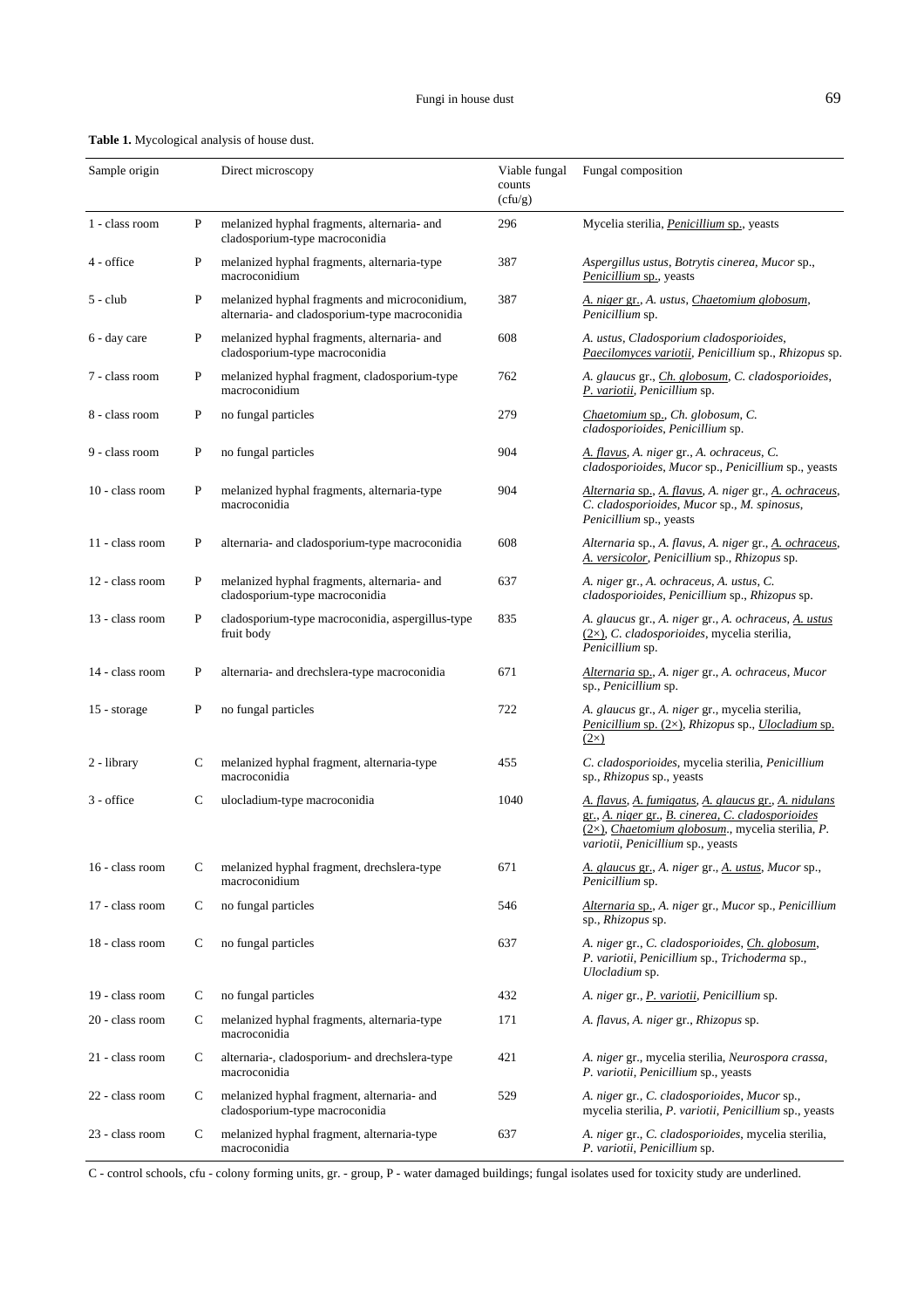

**Figure 1.** Dust (sample No. 10) with alternaria-type macroconidium,  $\times$  400. **Figure 2.** Dust (sample No. 16) with drechslera-type macroconidium,  $\times$  400.

## **RESULTS**

Fungal composition of dust from buildings with water damage was almost identical with that from undamaged schools. Fragments of melanized hyphae, macroconidia and fruit bodies were found microscopically in both kinds of samples, except for Nos. 8, 9, 15, 17, 18, 19 (e.g. Figs. 1, 2). It is apparent that not all fungal particles present in house dust are still viable, as the genera expected according to direct microscopy were not always actually found after cultivation of samples on DG18 medium.

Absolute viable fungal counts between 279–904 cfu/g of dust or between 171–1040 cfu/g were detected in samples taken from buildings with moisture history or the control buildings, respectively (Tab. 1). There was no statistically significant difference in the counts in damaged and control houses as calculated by 2-sided 2 samples Student's *t*-test ( $p = 0.515$ ).

*Aspergillus* spp., especially from the *A. niger* group, and *Penicillium* spp. were the most prevalent fungal genera in dust from buildings with leakage (31 and 35 respectively, *A. niger* gr. 14% of all isolates) as well as controls (40 and 19, *A. niger* gr. 30%). *Cladosporium cladosporioides* represented 8 or 7%, while each fungus of *Alternaria* spp., *Chaetomium globosum*, *Mucor* spp., Mycelia sterilia, *Paecilomyces variotii*, *Rhizopus* sp.,



*Ulocladium* sp. and yeasts less than 8% of the isolates. *Botrytis cinerea*, *Chaetomium* sp., *Mucor spinosus*, *Neurospora crassa* and *Trichoderma* sp. were isolated only once in this study (Tab. 2). No *Aspergillus flavus* isolate (6 from damp and 2 from control schools) was aflatoxigenic *in vitro*.

The extracts of 8 control and 7 dust samples from damaged or control buildings were toxic in the bioassay. The more polar solvent  $Me<sub>2</sub>SO$  seemed to be more efficient for extraction of compounds with airway toxicity from dust than 2-butanone: 4 control and 6 damp house origin dust samples contained toxic chemicals extractable by  $Me<sub>2</sub>SO$ , and also 2 extracts (1 control and 1 wet) were effective immediately after 1 day of the exposure (Tab. 3).

*Alternaria* spp., *Aspergillus* spp., *Botrytis cinerea*, *Penicillium* spp., *C. cladosporioides*, *Chaetomium* spp. and *Ulocladium* sp., in total 88% of all fungi tested, produced ciliostatically active metabolites. These toxic strains were also present in the dust samples, the extracts of which showed certain toxicity in vitro. Endo- and exometabolites of *Aspergillus flavus*, *A. fumigatus*, *A. glaucus* gr., *A. niger* gr., *A. ochraceus*, *Botrytis cinerea*, *Cladosporium cladosporioides* and *Penicillium* spp. were able to stop cilia beating after first 24 h of the action. Other isolates of *A. niger* gr. and *Penicillium* spp., together with *Chaetomium* spp., *A. ustus* and *Ulocladium*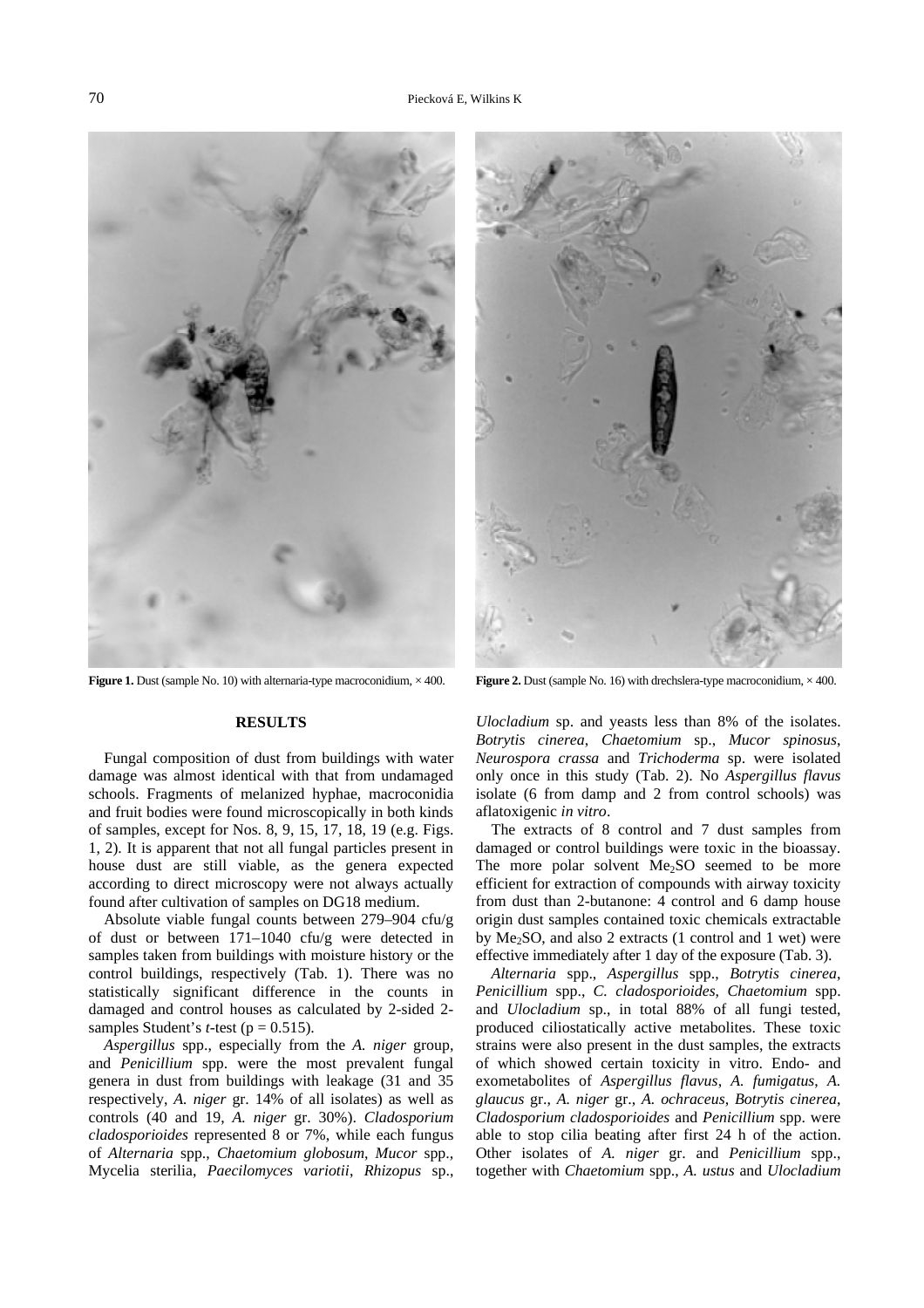Extracts of the dust samples Nos. 1, 9, 11 and 15 did not show any ciliostatic activity under experimental conditions, although the fungi present were able to produce toxic exometabolites on the liquid cultivation medium. On the other hand, dust extracts Nos. 6, 13 and 14 were toxic, but exometabolites of their fungi tested were not. Thus, not only fungal metabolites were responsible for potential toxicity of dust samples (Tab. 3, 4).

## **DISCUSSION**

The health effects of indoor fungi are not limited to allergic diseases, but also may relate to other disorders, mainly of the type respiratory. Primary fungal colonizers (aspergilli and penicillia) belong usually to the most

**Table 2.** Frequency (%) of fungi in dust samples.

frequent indoor fungi in water damaged buildings [8]. These genera, together with cladosporia, also represent the most common fungal contaminants of the indoor environment in general [16]. All named fungi were also highly dominant in the culturable mycoflora detected in the present study of house dust. Total house dust fungal spectrum can be very wide, e.g. 74 species found in houses in Ryiadh, Saudi Arabia, and 113 in Northeast America, and is affected by outdoor mycoflora, composition of dust, moisture, life style of occupants, etc. Fungal distribution of house dust is supposed to be a less representative part of the indoor funga than the air-borne one [2, 15]. We identified 23 fungal species belonging to 13 genera in dust from the Danish schools. Among our isolates, some potential producers of mycotoxins (*Aspergillus flavus*, *A. fumigatus*, *A. nidulans*, *A. ochraceus*, *A. ustus*, *A. versicolor*, *Chaetomium* spp., *Trichoderma* sp.) and microbial volatile organic compounds (MVOC) (*A. flavus*, *A. versicolor*, *Cladosporium* spp.) were investigated as well.

**Table 3.** Ciliostatic activity of house dust extracts.

| Fungi                        | Water damaged<br>schools | Control schools  | Solvent          | 2-butanone   |                |        | Me <sub>2</sub> SO |                |                             |
|------------------------------|--------------------------|------------------|------------------|--------------|----------------|--------|--------------------|----------------|-----------------------------|
|                              |                          |                  | Toxic effect (d) | $\mathbf{1}$ | $\mathfrak{2}$ | 3      | $\mathbf{1}$       | $\overline{c}$ | $\ensuremath{\mathfrak{Z}}$ |
| Alternaria sp.               | $\overline{2}$           | $\sqrt{2}$       | Sample No.       |              |                |        |                    |                |                             |
| Aspergillus spp.             | 31                       | 40               |                  |              |                |        |                    |                |                             |
| $\bullet$ A. flavus          | 4                        | $\overline{c}$   | $\overline{4}$   |              |                |        | $\! + \!\!\!\!$    | $^{+}$         | $\! + \!\!\!\!$             |
| · A. fumigatus               | $\mathbf{0}$             | 1                | 5                |              |                |        |                    | $^{+}$         | $\! + \!\!\!\!$             |
| · A. glaucus gr.             | 2                        | 4                | 6                |              | $^{+}$         | $^{+}$ |                    | $^{+}$         | $\! + \!\!\!\!$             |
| · A. nidulans gr.            | $\mathbf{0}$             | 1                | $\tau$           |              |                |        |                    |                |                             |
| · A. niger gr.               | 14                       | 30               | $\,8\,$          |              |                |        |                    |                | $\! + \!\!\!\!$             |
| · A. ochraceus               | 6                        | $\boldsymbol{0}$ | 9                |              |                |        |                    |                |                             |
| $\bullet$ A. ustus           | 4                        | $\overline{c}$   | 10               |              | $^{+}$         | $^{+}$ |                    |                |                             |
| · A. versicolor              | 1                        | $\mathbf{0}$     | 11               |              |                |        |                    |                |                             |
| Botrytis cinerea             | $\mathbf{1}$             | 1                | 12               |              |                |        |                    |                |                             |
| Chaetomium sp.               | 1                        | $\boldsymbol{0}$ |                  |              |                |        |                    |                |                             |
| Ch. globosum                 | 4                        | 2                | 13               |              |                |        |                    |                | $\! + \!\!\!\!$             |
| Cladosporium cladosporioides | 8                        | 7                | 14               |              |                |        |                    |                | $^{+}$                      |
| Mucor sp.                    | 3                        | 3                | 15               |              |                |        |                    |                |                             |
| M. spinosus                  | 1                        | $\boldsymbol{0}$ | $2*$             |              | $^{+}$         | $^{+}$ |                    |                | $\! + \!$                   |
| Mycelia sterilia             | 3                        | 6                | $3*$             |              |                | $^{+}$ |                    |                |                             |
| Neurospora crassa            | $\boldsymbol{0}$         | 1                | $16*$            |              | $^{+}$         | $^{+}$ |                    |                |                             |
| Paecilomyces variotii        | 3                        | 8                | $17*$            |              |                | $^{+}$ |                    |                | $\! + \!\!\!\!$             |
| Penicillium sp.              | 35                       | 19               | $18*$            |              |                |        |                    |                |                             |
| Rhizopus sp.                 | 4                        | 3                | $19*$            |              |                |        |                    |                | $\! + \!$                   |
| Trichoderma sp.              | $\boldsymbol{0}$         | 1                | $20*$            |              |                | $^{+}$ | $\qquad \qquad +$  | $+$            | $\! + \!\!\!\!$             |
| Ulocladium sp.               | $\overline{2}$           | 1                | $21*$            |              |                |        |                    |                |                             |
| Yeasts                       | $\overline{c}$           | 6                | $22*$            |              |                | $^{+}$ |                    |                |                             |
| Total                        | 100                      | 100              | $23*$            |              |                | $^{+}$ |                    |                |                             |

Note: see Tab. 1

 $-$  - no toxic effect,  $+$  - ciliary movement stopped after day X, Me<sub>2</sub>SO dimethylsulphoxide, \* - control buildings.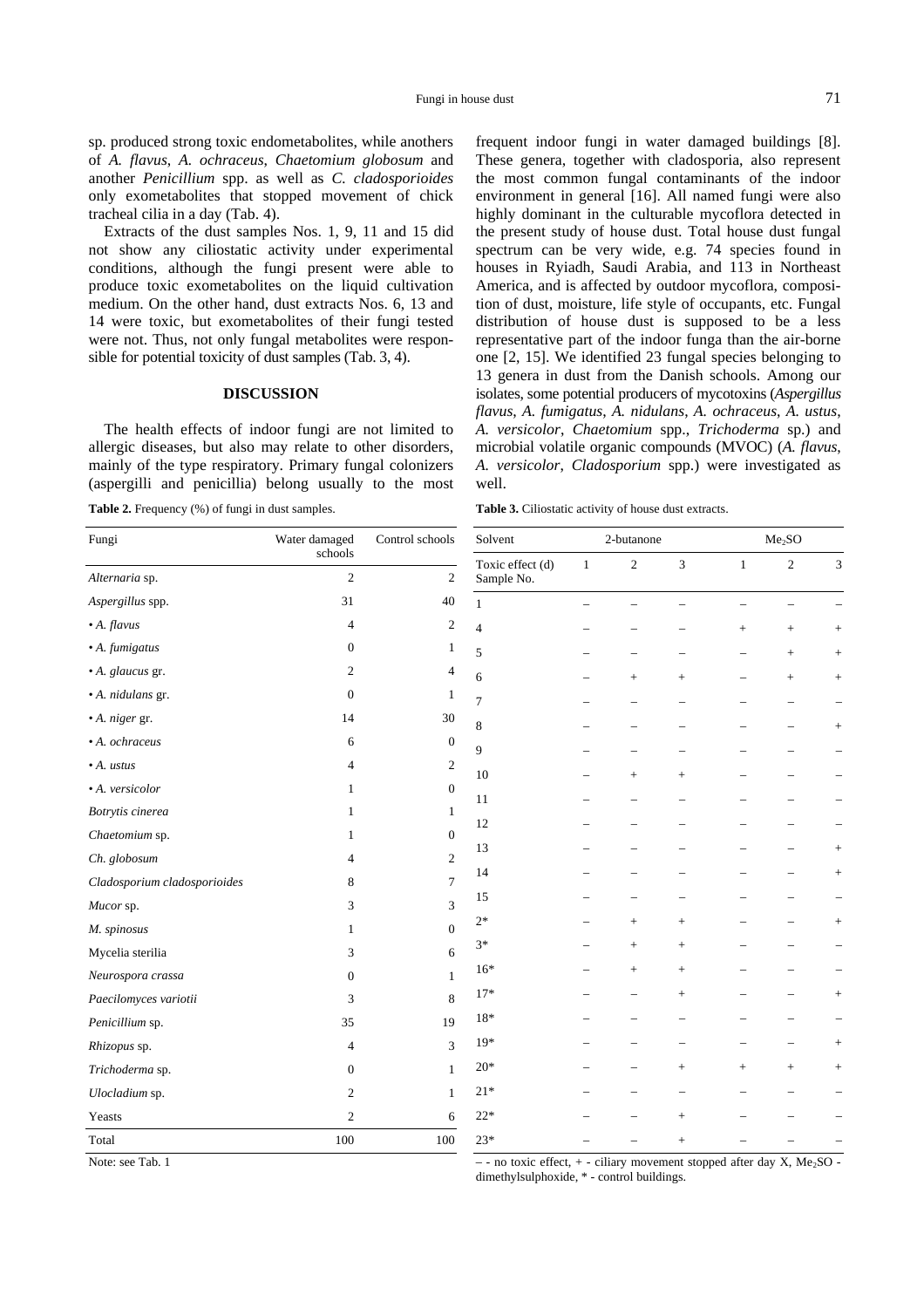## 72 Piecková E, Wilkins K

**Table 4.** Airway toxic effect of chloroform-extractable fungal metabolites *in vitro*.

| Sample No., mould                                                                                           | $\label{thm:subd} \textbf{Endometabolites}$ |                    |                          | Exometabolites  |            |                                   |  |
|-------------------------------------------------------------------------------------------------------------|---------------------------------------------|--------------------|--------------------------|-----------------|------------|-----------------------------------|--|
| Ciliostatic activity (d)                                                                                    | $\mathbf{1}$                                | $\overline{c}$     | 3                        | $\mathbf{1}$    | $\sqrt{2}$ | 3                                 |  |
| 1, Penicillium sp.                                                                                          | $+$                                         | $+$                | $\boldsymbol{+}$         | $+$             | $+$        | $^{+}$                            |  |
| 3, Aspergillus fumigatus, A. glaucus gr., A. niger gr., Botrytis cinerea,<br>Cladosporium cladosporioides I | $^{+}$                                      | $^{+}$             |                          | $\! + \!\!\!\!$ | $^+$       | $^{+}$                            |  |
| Chaetomium globosum                                                                                         | $\qquad \qquad +$                           | $^{+}$             | $\! + \!\!\!\!$          |                 |            |                                   |  |
| A. flavus, A. nidulans gr., C. cladosporioides II                                                           |                                             |                    | $\! + \!\!\!\!$          |                 |            | $\hspace{0.1mm} +\hspace{0.1mm}$  |  |
| 4, Penicillium sp.                                                                                          |                                             |                    | $\! + \!\!\!\!$          | $\! + \!\!\!\!$ | $\! +$     | $\hspace{0.1mm} +$                |  |
| 5, Ch. globosum                                                                                             | $^+$                                        | $^{+}$             | $\! + \!\!\!\!$          |                 | $^+$       | $^{+}$                            |  |
| A. niger gr.                                                                                                | $^+$                                        | $^{+}$             | $\! + \!\!\!\!$          |                 |            |                                   |  |
| 6, Paecilomyces variotii                                                                                    |                                             |                    | $\overline{\phantom{0}}$ |                 |            |                                   |  |
| 7, Ch. globosum                                                                                             | $^{+}$                                      | $^{+}$             | $\! + \!\!\!\!$          |                 |            |                                   |  |
| P. variotii                                                                                                 |                                             |                    | $\overline{\phantom{0}}$ |                 |            |                                   |  |
| 8, Ch. globosum                                                                                             |                                             | $\hspace{0.1mm} +$ | $\! + \!\!\!\!$          | $^{+}$          | $^{+}$     | $^{+}$                            |  |
| Chaetomium sp.                                                                                              | $^{+}$                                      | $^{+}$             | $\! + \!\!\!\!$          |                 |            | $^{+}$                            |  |
| C. cladosporioides                                                                                          |                                             |                    | $\overline{\phantom{0}}$ | $^{+}$          | $^{+}$     | $^{+}$                            |  |
| 9, A. flavus, A. ochraceus                                                                                  | $\hspace{0.1mm} +\hspace{0.1mm}$            | $^{+}$             | $\! + \!\!\!\!$          | $^{+}$          | $^{+}$     | $\hspace{0.1mm} +$                |  |
| $10, A.$ flavus                                                                                             |                                             | $\hspace{0.1mm} +$ | $\! + \!\!\!\!$          | $^{+}$          | $^{+}$     | $^{+}$                            |  |
| A. ochraceus                                                                                                |                                             |                    |                          |                 |            | $\hspace{1.0cm} + \hspace{1.0cm}$ |  |
| Alternaria sp.                                                                                              |                                             |                    |                          |                 |            |                                   |  |
| 11, A. ochraceus, A. versicolor                                                                             |                                             |                    |                          | $\! + \!\!\!\!$ | $^+$       | $^{+}$                            |  |
| 13, A. ustus II                                                                                             | $\hspace{0.1mm} +\hspace{0.1mm}$            | $^{+}$             | $\! + \!\!\!\!$          |                 |            |                                   |  |
| A. ustus I                                                                                                  |                                             |                    | $\! +$                   |                 |            |                                   |  |
| 14, Alternaria sp.                                                                                          | $^{+}$                                      | $^{+}$             |                          |                 |            |                                   |  |
| 15, A. glaucus gr., A. niger gr.                                                                            | $^{+}$                                      | $^{+}$             |                          | $^{+}$          | $^{+}$     | $^{+}$                            |  |
| Penicillium sp. I                                                                                           | $^+$                                        | $^{+}$             |                          |                 | $+$        | $\! + \!\!\!\!$                   |  |
| Ulocladium sp. I                                                                                            | $^+$                                        | $^{+}$             | $\! +$                   |                 |            |                                   |  |
| Penicillium sp. II                                                                                          |                                             |                    | $^{+}$                   |                 |            |                                   |  |
| Ulocladium sp. II                                                                                           |                                             |                    |                          |                 |            | $^{+}$                            |  |
| 16, A. glaucus gr.                                                                                          |                                             |                    |                          |                 |            |                                   |  |
| A. ustus                                                                                                    |                                             |                    |                          |                 | $^+$       | $^{+}$                            |  |
| 17, Alternaria sp.                                                                                          | $^+$                                        | $^{+}$             |                          |                 |            |                                   |  |
| 18, Ulocladium sp.                                                                                          |                                             | $^{+}$             | $^{+}$                   |                 |            |                                   |  |
| P. variotii                                                                                                 |                                             |                    |                          |                 |            | $\! + \!\!\!\!$                   |  |
| Ch. globosum                                                                                                |                                             |                    |                          |                 |            |                                   |  |

Note: see Tabs. 1 and 3.

It was shown that house dust contains sufficient nutrients to support fungal growth and metabolism, including a secondary one [9]. The mycotoxin sterigmatocystin, produced by *A. versicolor*, was detected in low concentrations  $(2-4 \text{ ng/g of dust})$  in carpet dust, and its MVOC (alcohols, ketones and furans) could also have been released from dust growths [4, 11]. The effects of inhalation of mycotoxins and fungal volatiles have not yet been clearly elucidated. However, previously, sterigmatocystin, and chloroform-extractable exo- and endometabolites of *Aspergillus* spp., *Penicillium* spp., *Trichoderma* sp., *Alternaria* spp., *Chaetomium* spp., etc., were found to have very potent ciliostatic effects in the experiments with chicken tracheas [7, 12, 14]. Metabolites of *Penicillium* spp., non-aflatoxigenic *A. flavus*, *A. fumigatus*, *A. glaucus* gr., A*. niger* gr., *A. ochraceus* and *Botrytis cinerea* isolated from house dust tested, showed the highest toxicity *in vitro* in this investigation.